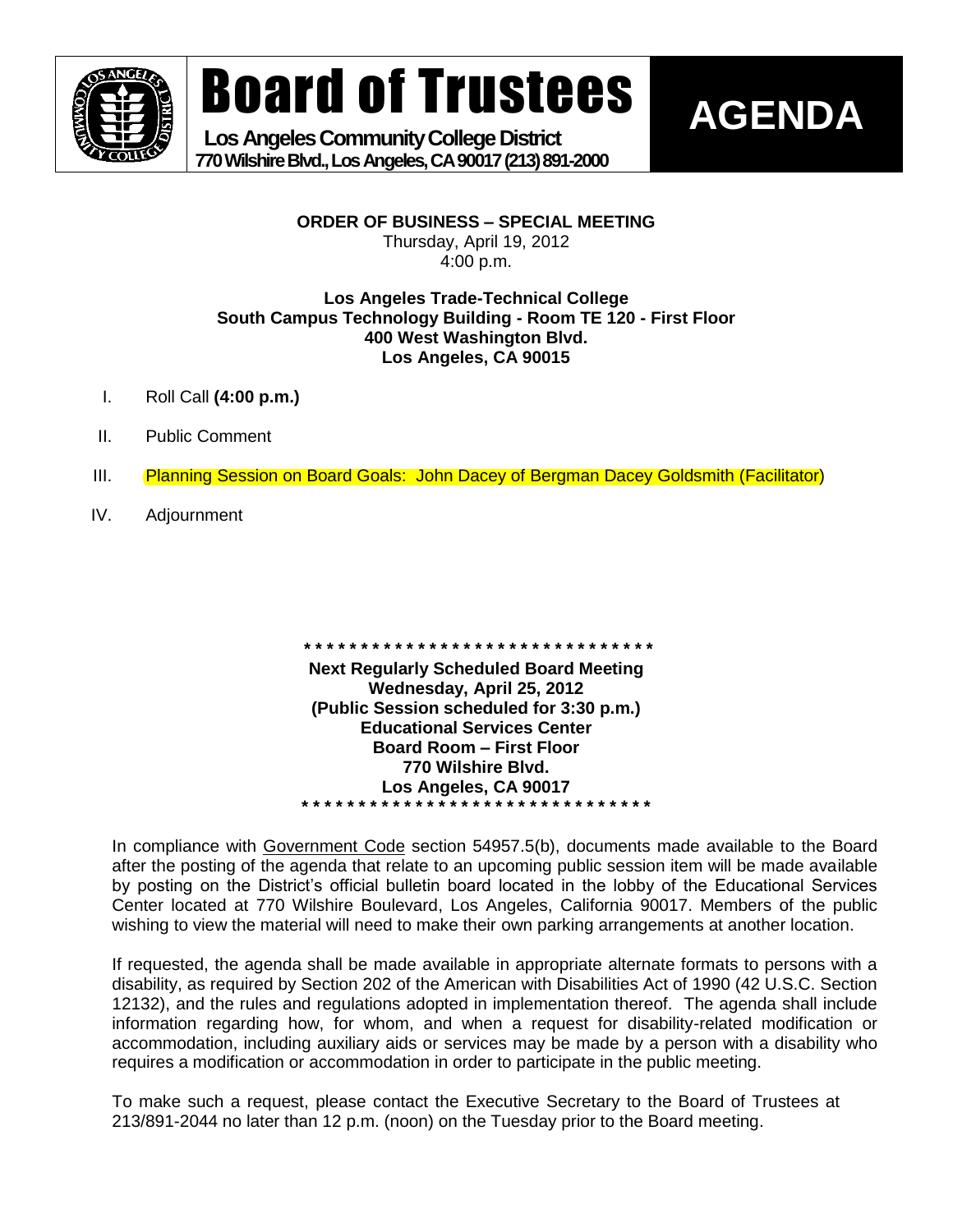## LOS ANGELES COMMUNITY COLLEGE DISTRICT

## BOARD OF TRUSTEES

## MINUTES-SPECIAL MEETING

Thursday, April 19, 2012 . 4:00 p.m. Los Angeles Trade-Technical College South Campus Technology Building . Room TE 120 - First Floor 400 West Washington Blvd. . Los Angeles, California 90015

The special meeting of the Board of Trustees of the Los Angeles Community College District (LACCD) was called to order at 4:08 p.m, with President Migue! Santiago presiding.

On roll call the following members were present: Kelly Candaele, Mona Field, Tina Park, Miguel Santiago, and Scott J. Svonkin. Absent: Nancy Pearlman (arrived at 4:10 p.m.) and Steve Veres (arrived at 4:20 p.m.). Interim Student Trustee Brandon Batham was present.

Chancellor Daniei J, LaVista was present.

(Trustee Peariman arrived at4:10 p,m.

## PUBLIC COMMENT

Mr, John McDowell addressed the Board regarding the budget crisis and the impact of the budget cuts on LACCD students, facuity, and staff.

(Trustee Veres arrived at 4:20 p.m,

PLANNING SESSION ON BOARD GOALS: JOHN DACEY OF BERGMAN DACEY GOLDSMITH (FACILITATOR)

Mr. John Dacey distributed a document entitled "Successful Boards v. Unsuccessful Boards (A Brief Conceptual<br>Overview)."

Mr. Dacey discussed the document with respect to the following subtopics:

Successful Boards understand the Three Challenges to Successful Board Membership:

Constituency, Consensus, Cooperation

Successful Boards must have three skill sets possessed by all good leaders:

Vision, Communication, Motivation

**Successful Boards understand that:** 

- 1. Problems/issues are merely opportunities to find solutions;
- 2. Much can be learned from past institutional experiences;
- 3. A leadership group is stronger together than alone;
- 4. Each member must have trust and confidence in each fellow member;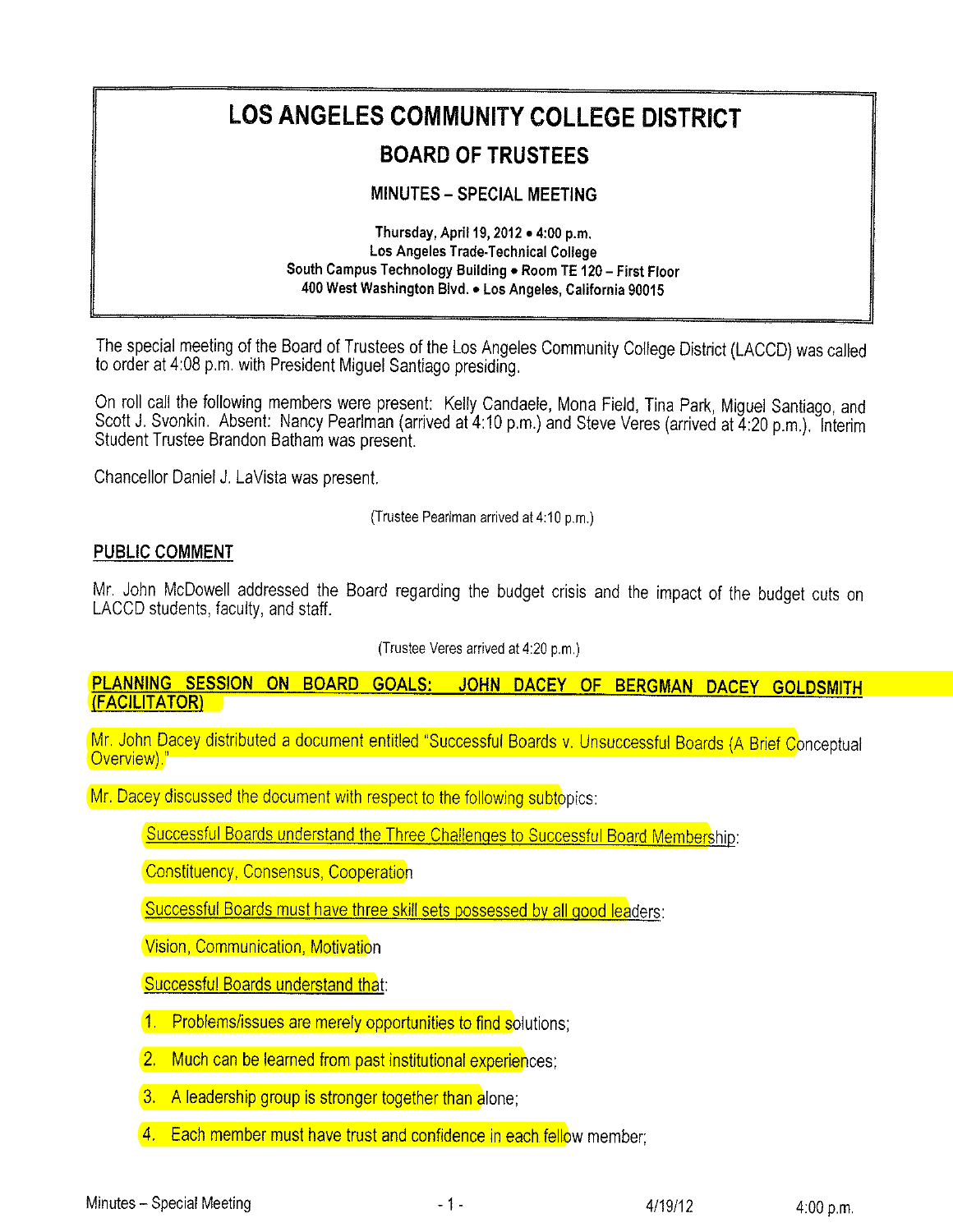- 5. Each member and the group must ailow staff to "carry the water";
- 6. It is the brain of the institution (and not its arms, hands, legs, and mouth) in setting po sure it is successfully implemented by

A question and answer session was conducted regarding the document.

## ADJOURNMENT

There being no objection, the special meeting was adjourned at 7:04 p.m.

DANIEL J. LAVISTA Chancelior and Secretary of the Board of Trustees

h By: Taurie Green

Laurie Green Assistant Secretary to the Board

APPROVED BY THE BOARD OF TRUSTEES:<br>
Who miguel Santiago

Miguel Santiago President of the Board

Date \_\_\_\_\_\_\_ May 9, 2012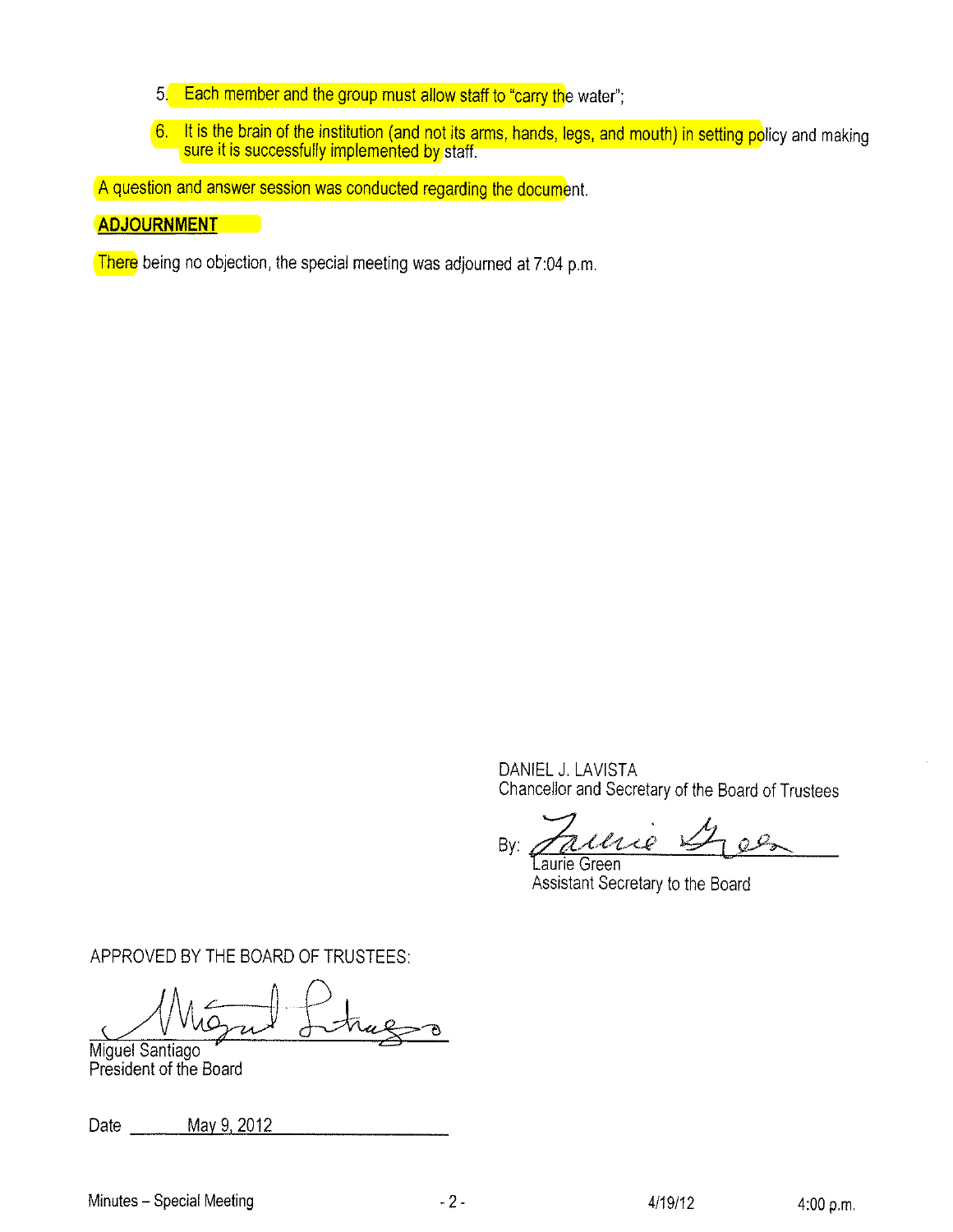# **Board Retreat Agenda**

## April 19, 2012

#### **Board Relations:** 1.

What issues are impeding positive Board relations? How can Board Members work better together?

#### **Board / CEO Relations:**  $2.$

What is working well? What is not working well?

#### 3. **Policy Focus v. Micro Management:**

Accreditation Recommendation - More Policy Focus Channels of communication used by Board

#### **Current Committee Structure:** 4.

Interest in more of "committee of the whole" structure?

### Board Evaluation Cycle: (eval data; id problems; goal setting; action; 5. review; conversation):

This the process you want? If so, how can we meet these demands?

#### 6. **Board Evaluation Document:**

Should the document by revised? What should the process be for doing so?

#### 7. **Budget Guidelines:**

Is the current system for building the Budget satisfactory?

#### **Board Retreats:** 8.

Calendaring further retreats